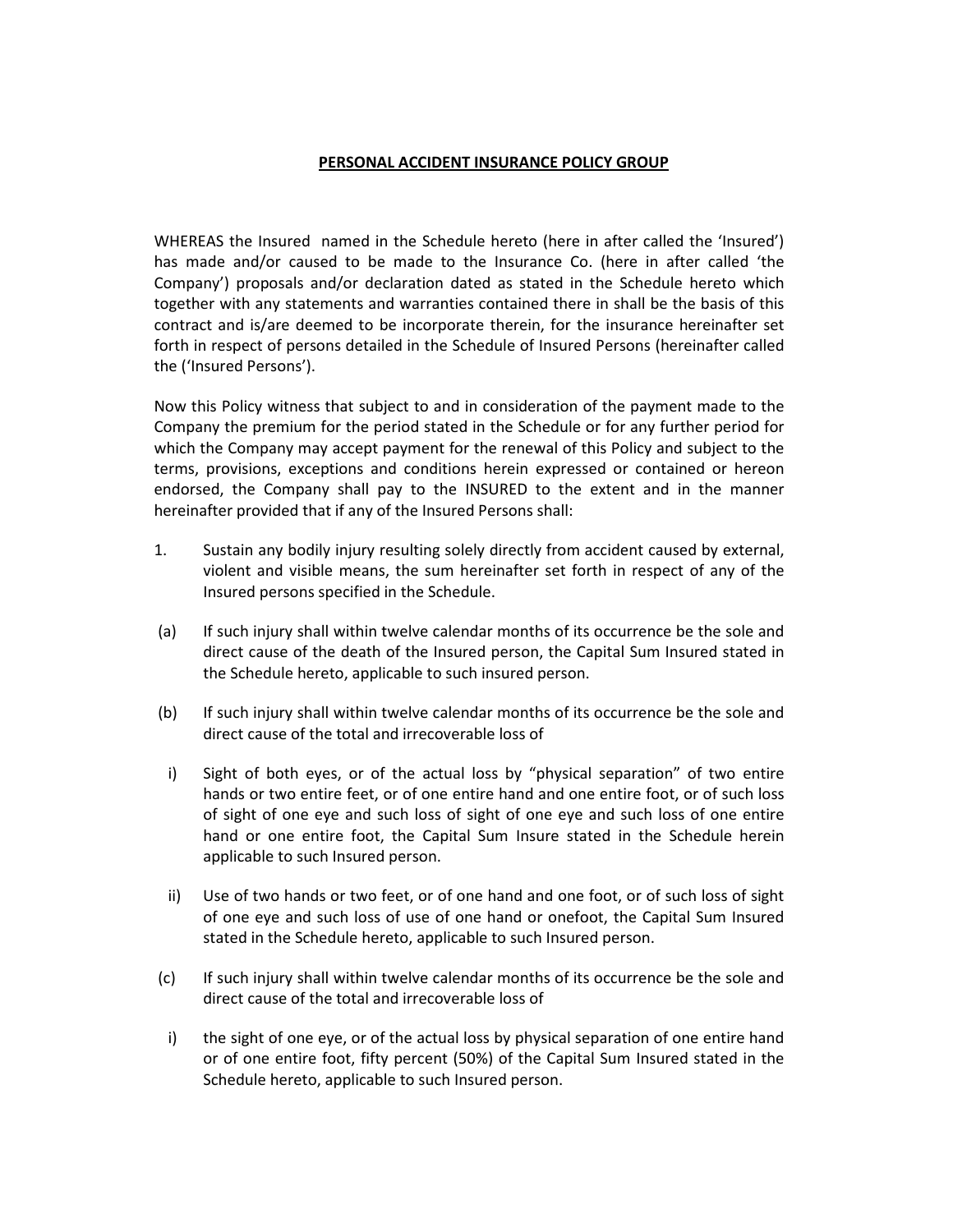- ii) total and irrecoverable loss of use of a hand or a foot without physical separation, fifty percent (50%) of the Capital Sum Insured stated in the Schedule hereto, applicable to such Insured person.
- NOTE For the purpose of Clauses (b) and (c) above, physical separation of a hand means separation at or above the wrist and of the foot means at or above the ankle.
	- (d) If such injury shall, as a direct consequence thereof, immediately, permanently, totally and absolutely, disable the Insured person from engaging in being occupied with or giving attention to any employment or occupation of any description whatsoever, then a lump sum equal to hundred percent (100%) of the Capital Sum Insured, stated in the Schedule hereto applicable to such insured person.
	- (e) If such injury shall within twelve calendar months of its occurrence be the sole and direct cause of the total and/or partial irrecoverable loss of use or of the actual loss by physical separation of the following, then the percentage of the Capital Sum Insured applicable to such insured person in the manner indicated below :

| Percentage of                                      |                                                          | Percentage of                     |                      |
|----------------------------------------------------|----------------------------------------------------------|-----------------------------------|----------------------|
| Capital Sum Insured                                |                                                          | Capital Sum Insured               |                      |
|                                                    | $\%$                                                     | %                                 |                      |
| i)                                                 | Loss of toes - all 20                                    | viii) Loss of middle finger       |                      |
|                                                    | Great - both phalanges<br>06                             | 05                                | - three phalanges or |
| Great - one phalanx 02 two phalanges or one phalax |                                                          |                                   |                      |
|                                                    | Other than great, if more than                           | Loss of ring finger<br>01<br>ix)  |                      |
|                                                    | ii)<br>Loss of hearing - both ears<br>phalanges or<br>05 | 75                                | - three              |
|                                                    | Loss or hearing - one ear<br>iii)<br>phalanx             | 30                                | two phalanges or one |
|                                                    | Loss of four fingers and thumb<br>iv)                    | Loss of little finger<br>40<br>x) |                      |
|                                                    | of one hand                                              |                                   |                      |
|                                                    | Loss of four fingers<br>v)<br>04<br>or                   | 35                                | - three phalanges    |
|                                                    | Loss of thumb - both phalanges<br>vi)<br>or one phalanx  | 25<br>two phalanges               |                      |
|                                                    | - one phalanx                                            | Loss of metacarpals<br>10<br>xi)  |                      |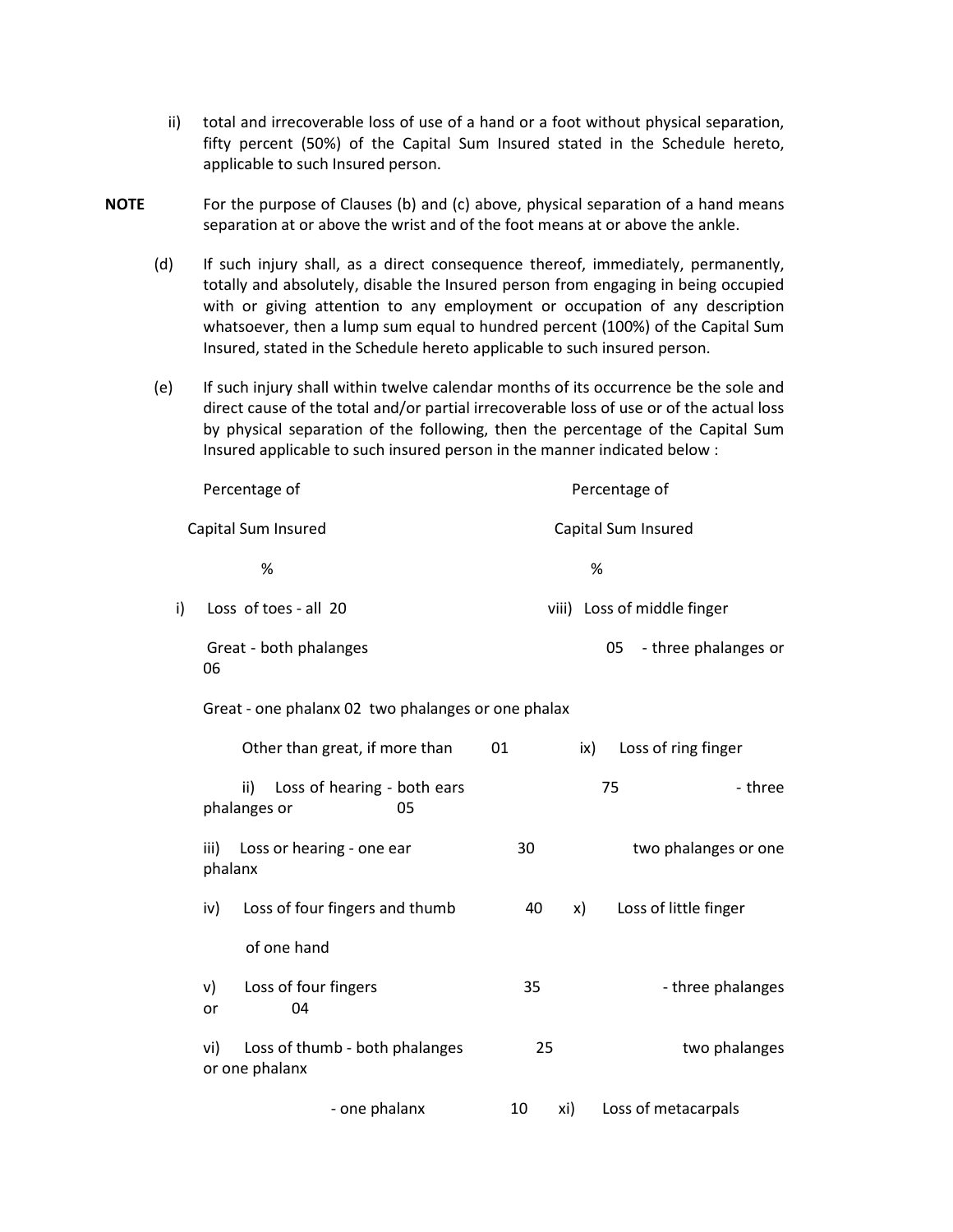| vii)<br>03 | Loss of index finger                                |    | - first or second           |
|------------|-----------------------------------------------------|----|-----------------------------|
|            | - three phalangers or<br>(additional)               | 10 | third, fourth of fifth      |
|            | two phalanges of one phalanx<br>partial disablement |    | Any other permanent<br>xii) |
| by         |                                                     |    | (Percentage as assessed     |
| Doctor)    |                                                     |    | the Company's Panel         |

(f) If such injury shall be sole and direct cause of temporary total disablement, then so long as the Insured person shall be totally disabled from engaging in any employment or occupation of any description whatsoever, a sum at the rate of one percent (1%) of the Capital Sum Insured stated in the Schedule hereto per week, but in any case not exceeding Rs. 3,000/- per week in all, under all personal accident policies covering such insured person. Provided that the compensation payable under the foregoing Sub-Clause (f) shall not be payable for more than 100 weeks in respect of any one injury calculated from the date of commencement of disablement and in no case shall exceed the Capital Sum Insured applicable to such insured person.

For the purpose of benefits applicable, Table D will cover of above Benefit (a) only, Table C will cover of above Benefit (a) to (d), Table B will cover of above Benefit (a) to (e) and Table A will cover of above Benefit (a) to (f). The applicable benefits with CSI for the same as more specifically described in the shedule will be considered for any liability under the Policy.

### SPECIAL FREE BENEFIT

In the event of the death of the Insured person due to accident as defined in the Policy outside his/her residence, the Company shall pay in addition to the amount payable under Sub-Clause (a) (For transportation of Insured person's Dead Body to the place of residence) a lumpsum of 2% of Capital Sum Insured or Rs. 2,500/ whichever is less.

### **EXCEPTIONS**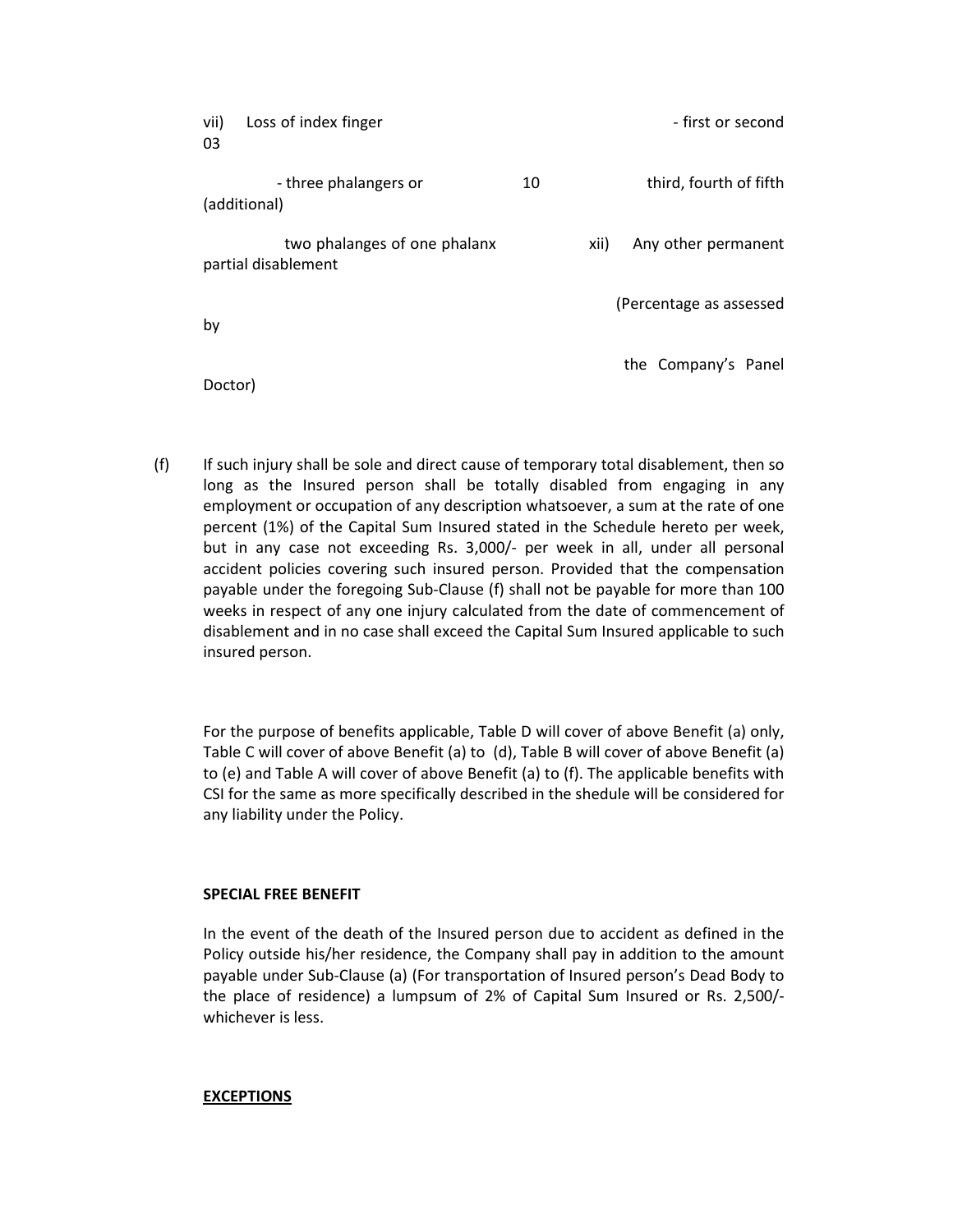### PROVIDED ALWAYS THAT :

The Company shall not be liable under this Policy for :

1. Compensation under more than one of the foregoing Subclauses in respect of the same period of the same period of disablement of the Insured person.

2. Any other payment to the same person after a claim under one of the Sub-Clauses (a), (b), or (d) has been admitted and become payable. However, amounts relating to medical expenses, carriage of dead body would be payable in addition if applicable.

3. Any payment in case of more than one claim in respect of such insured person under the Policy during any one period of insurance by which the maximum liability of the Company specified in the schedule applicable to such Insured person would exceed the sum payable under sub-clause (a) of this Policy to such insured person. However , amount relating to medical expenses and carriage of dead body would be payable in addition if applicable.

4. Payment of weekly compensation until the total amount shall have been ascertained and agreed.

5. Payment of compensation in respect of Death, injury of Disablement of the Insured person (a) from intentional self-injury, suicide or attempted suicide, (b) whilst under the influence of intoxicating liquor or drugs (c) whilst engaging in Aviation or Ballooning whilst mounting into, dismounting from or traveling in any balloon or aircraft other than as a passenger (fare paying or otherwise) in any duly licensed standard type of aircraft anywhere in the world, (d) directly or indirectly caused by venereal diseases, aids or insanity, (e) arising or resulting from the insured person committing any breach of law with criminal intent, (Standard type of Aircraft means any aircraft duly licensed to carry passengers ( for hire or otherwise) by appropriate authority irrespective of whether such an aircraft is privately owned OR chartered OR operated by a regular airline OR whether such an aircraft has a single engine or multi engine.

6. Payment of compensation in respect of Death, Injury or Disablement of the Insured person due to or arising out of or directly of indirectly connected with or traceable to : War, Invasion, Act or foreign enemy, Hostilities (whether war be declared or not), Civil War, Rebellion, Revolution, Insurrection, Mutiny, Military or Usurped Power Seizure, Capture, Arrests, Restraints and Detainments of all kings, princes and people of whatesoever nation condition or quality.

7. Payment of Compensation in respect of death of, or bodily injury or any disease or illness to the Insured person -

(a) directly or indirectly caused by or contributed to by or arising from ionising radiations or contamination by radioactivity from any nuclear fuel or from any nuclear waste from the combustion of nuclear fuel. For the purpose of this exception, combustion shall include any self-sustaining process of nuclear fission.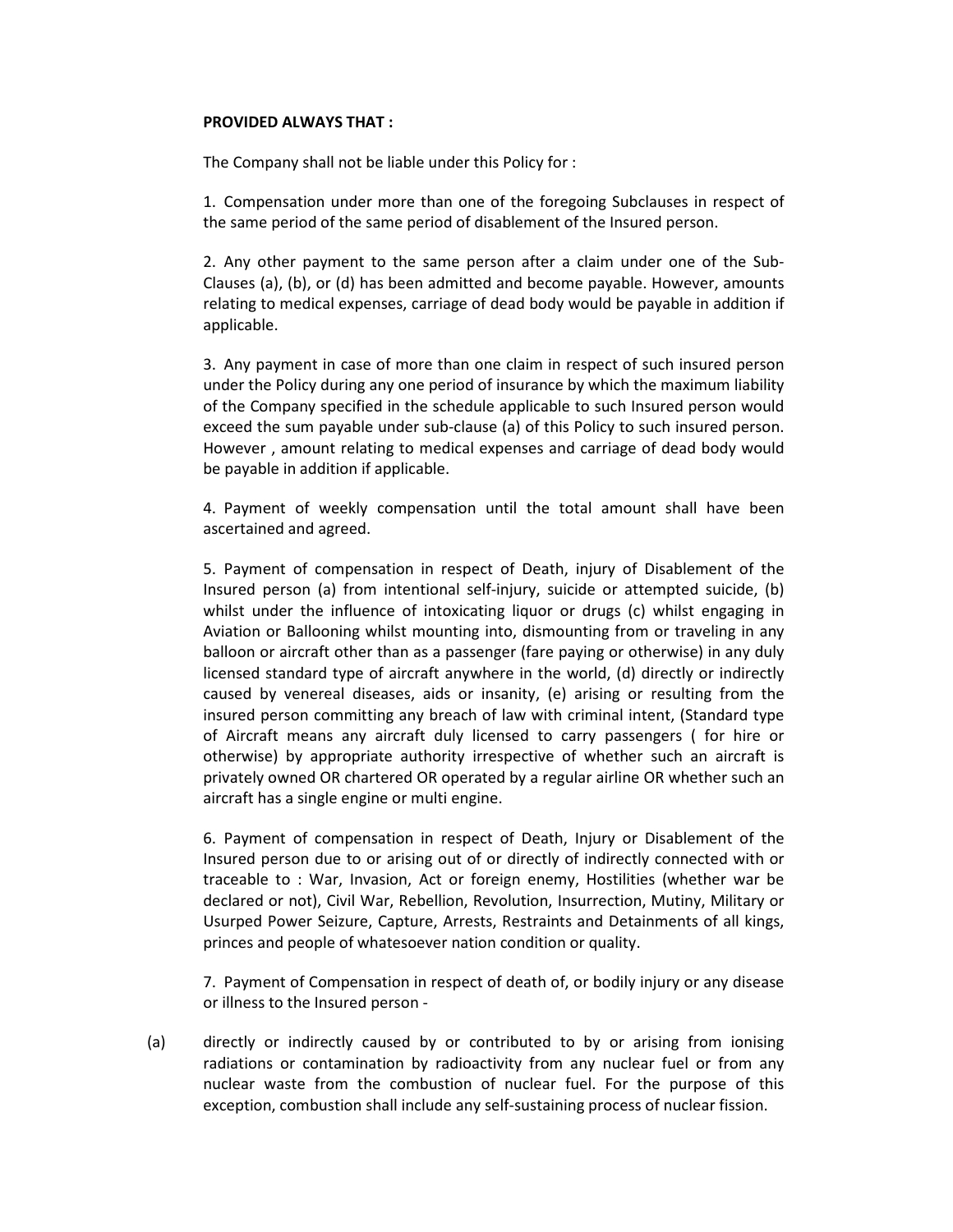(b) directly or indirectly caused by or contributed to by or arising from nuclear weapons material.

 Provided also that the due observance and fulfillment of the terms and conditions of this Policy (which conditions and all endorsements hereon are to be read as part of this Policy) shall so far as they relate to any thing to be done or not to be done by the Insured and/or Insured person be a condition precedent to any liability of the Company under this Policy.

8. Pregnancy Exclusion Clause: The Insurance under this Policy shall not extend to cover death or disablement resulting directly or indirectly caused by contributed to or aggravated or prolonged by child birth or from pregnancy or in consequence thereof.

## **CONDITIONS**

- 1. Upon the happening of any event which may give rise to a claim under this Policy, written notice with all particular must be given to the Company immediately. In case of death, written notice also for the death must, unless reasonable cause is shown, be so given before internment cremation, and in any case, within one calendar month after the death, and in the event of loss of sight or amputation of limbs, written notice thereof must also be given within one Calendar month after such loss of sight or amputation.
- 2. Proof satisfactory to the Company shall be furnished of all matters upon which a claim is based. Any Medical or other agent of the Company shall be allowed to examine the insured person on the occasion of any alleged injury or disablement when and so often as the same may reasonably be required on behalf of the Company and in the event of death, to make a postmortem examine of the body of the insured person. Such evidence as the Company may from time to time require shall be furnished and a postmortem examination report, if necessary, be furnished within the space of fourteen days after demand in writing and in the event of a claim in respect of loss of sight the Insured person shall undergo at the Insured's expense such operation or treatment as the Company may reasonably deem desirable provided that all sums payable :-
- i) In case of death or PTD only after deleting by an endorsement the name of the insured person in respect of whom such sum shall become payable without any refund of premium.
- ii) In case of PTD only after reducing by an endorsement CSI by amount admissible under the claim in respect of person to whom such sum shall become payable.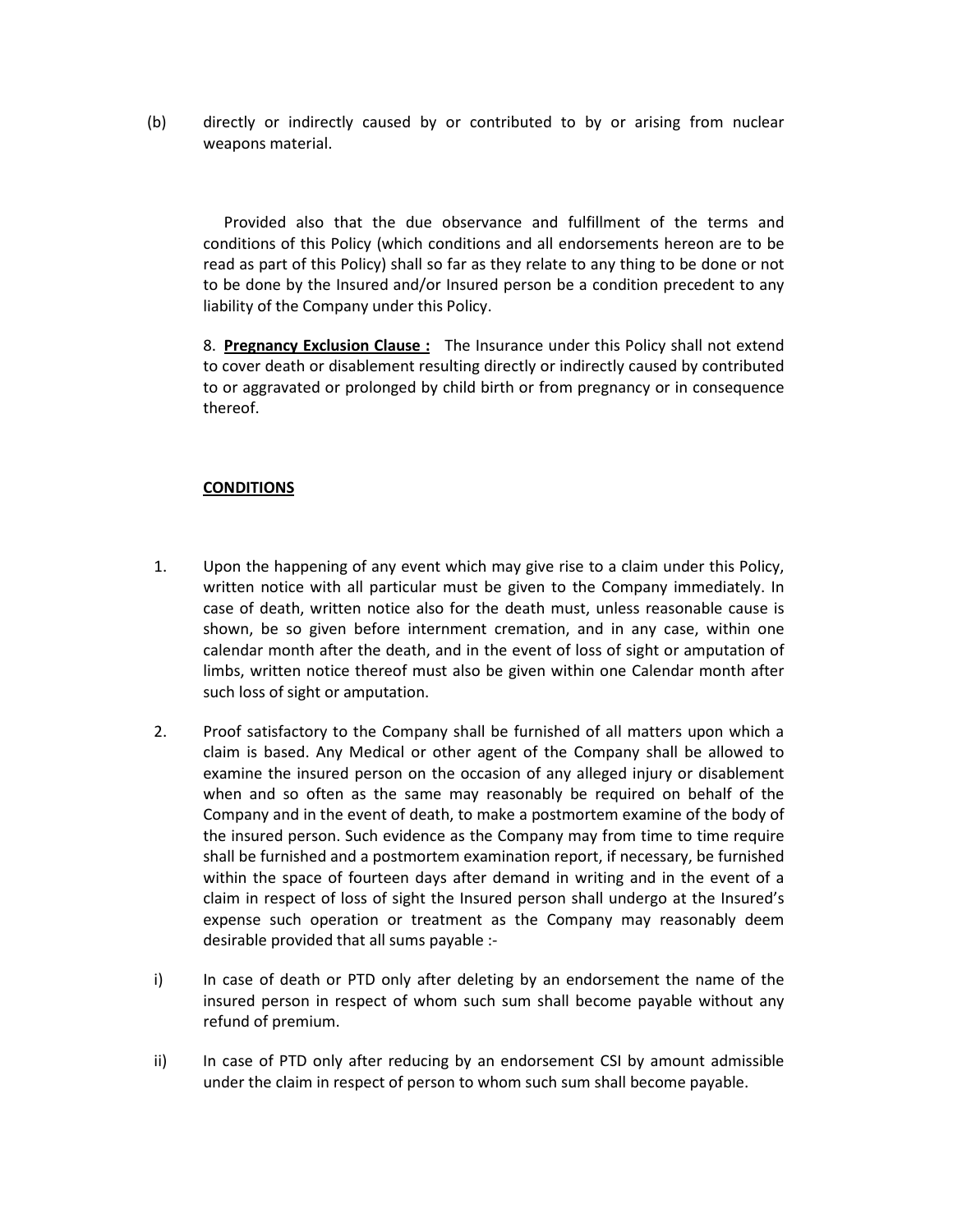iii) TTD after termination of such disablement.

No sum payable under this policy shall carry interest.

- 3. The Company shall not be liable to make any payment under this policy in respect of any claim, if such claim be in any manner fraudulent or supported by any fraudulent statement or device, whether by the Insured or by any person on behalf of the Insured.
- 4. (a) The Insured shall give immediate notice to the Company of any change in his business or occupation.
	- (b) The Insured shall be tendering any premium for the renewal of this Policy give notice in writing of the Company of any disease, physical defect or infirmity with which any of the insured person have become affected since payment of last preceding premium.
	- 5. This Policy may be renewed by mutual consent every year and in such event, the renewal premium shall be paid to the Company on or before the date of expiry of the Policy or of the subsequent renewal thereof. The Company shall not however, be bound to give notice that such renewal premium is due.
	- 6. The Company may at any time, by notice in writing, determine this Policy, provided that the Company shall in that case return to the Insured the then last paid premium less a prorata part thereof for the portion of the current insurance period which shall have expired. Such notice shall be deemed sufficiently given if posted and addressed to the Insured at the address last registered in the Company's books and shall be deemed to have been received by the Insured at the time when the same would be delivered in the ordinary course of post.

 OR the policy may be canceled at any time by the Insured by a notice in writing under a Certificate of posting or a Regd. A.D. Such notice shall be deemed to be effective from the date of despatch of the same by the Insured.

 PROVIDED no claim has arisen under the within mentioned Policy prior to the despatch of such notice by the Insured to the Company, the Insured would be entitled to the return of premium less premium at Company's short period rates for the period the policy has been in force.

- 7. The Company shall not be bound to take notice or be affected by any notice of any trust, charged, lien, assignment or other dealing with or relating to this Policy but the receipt of the Insured shall in all cases be an effective discharge to the Company.
- .8. If any dispute or difference shall arise to the quantum to be paid under the policy liability being otherwise admitted such difference shall independently all other questions be referred to the decision of a sole arbitrator to be appointed in writing by the parties to of if they cannot agree upon a single arbitrator within 30 days of any party invoking arbitration the same shall be referred to a panel of three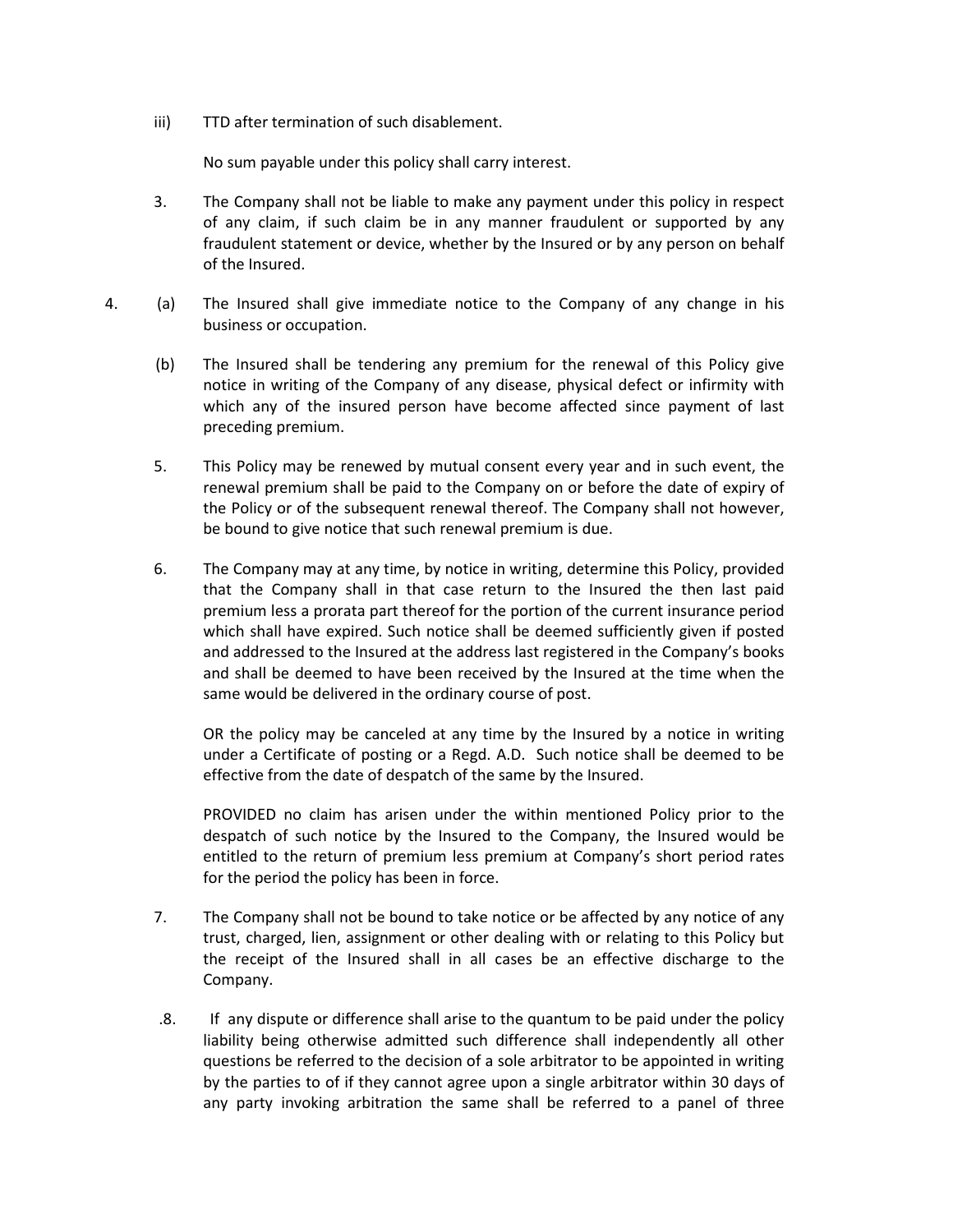arbitrators, comprising of two arbitrators, one to be appointed by each of the parties to the dispute/difference and the third arbitrator to be appointed by such two arbitrators and arbitration shall be conducted under and in accordance with the provisions of the Arbitration and Conciliation Act, 1996.

 It is clearly agreed and understood that no difference or dispute shall be referable to arbitration as herein before provided, if the Company has disputed or not accepted liability under or in respect of this policy.

 It is hereby expressly stipulated and declared that it shall be a condition precedent to any right of action or suit upon this Policy that award by such arbitrator/arbitrators of the amount of the loss or damage shall be first obtained.

It is also hereby further expressly agreed and declared that if the Company shall disclaim liability to the insured for any claim hereunder and such claim shall not within 12 calendar months from the date of such disclaimer have been made the subject matter of a suit in a court of Law, the claim shall for all purposes be deemed to have been abandoned and shall not thereafter e recoverable hereunder.

# ENDORSEMENT TO COVER MEDICAL EXPENSES APPLICABLE UPON THE PAYMENT OF EXTRA PREMIUM & SPECIFIC COVERAGE AS SHOWN IN THE POLICY SCHEDULE

In consideration of the payment of an additional premium as shown in the policy schedule it is hereby agreed and declared that notwithstanding anything in the within written policy contained to the contrary, this insurance is extended to cover the medical expenses necessarily incurred and expended in connection with any accident as specified in the Policy, for which a claim is made by the Insured and admitted by the Company.

The Company shall reimburse to the Insured an amount upto but not exceeding forty percent of the compensation paid in settlement of a valid claim under this Policy or 10% of the relevant sum insured whichever is less. Further, it is a condition precedent to the payment of such medical expenses that the medical attendant's detailed account shall be submitted to and is approved by the Company.

PROVIDED ALWAYS THAT :

1. This insurance shall not apply, in so far as it applies to a female to expenses incurred in respect of any condition arising from or traceable to any disease of the organs of generation, malignant disease of mammary gland, pregnancy childbirth, abortion or miscarriage or any complications and/or sequels arising from the foregoing, unless otherwise provided hereafter.